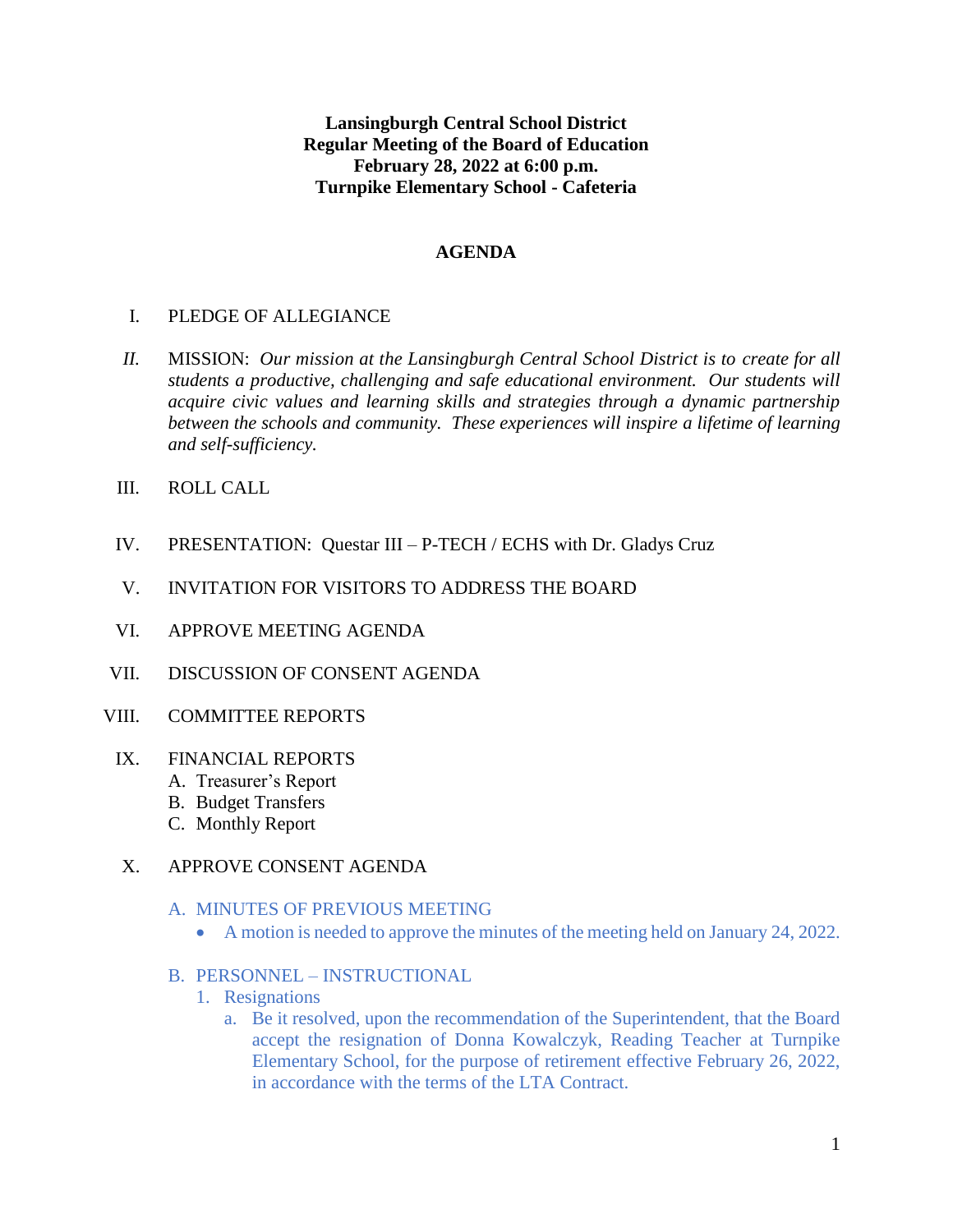- b. Be it resolved, upon the recommendation of the Superintendent, that the Board accept the resignation of Suzanne Anthony, School Nurse at Rensselaer Park Elementary School, for the purpose of retirement effective March 11, 2022, in accordance with the terms of the CSEA Contract for Teaching Assistants Unit.
- c. Be it resolved, upon the recommendation of the Superintendent, that the Board accept the resignation of Alexandra Thomson, School Social Worker at Knickerbacker Middle School, effective March 3, 2022.
- d. Be it resolved, upon the recommendation of the Superintendent, that the Board accept the resignation of Karen Vincent, School Nurse at Turnpike Elementary, effective February 4, 2022.
- e. Be it resolved, upon the recommendation of the Superintendent, that the Board accept the resignation of Julie-Ann Welch, School Nurse, effective March 4, 2022.
- f. Be it resolved, upon the recommendation of the Superintendent, that the Board accept the resignation of Christine Zeigler, Elementary Teacher at Turnpike Elementary School, effective April 19, 2022.
- 2. Appointments
	- a. Be it resolved, upon the recommendation of the Superintendent, that the Board confer tenure upon the following teacher, who has successfully completed the required probationary period:

Michelle Sidoti Effective 05/02/2022 TESOL, TES

b. Be it resolved, upon the recommendation of the Superintendent, that the Board appoint Susan Alberino to a probationary teaching position at Turnpike Elementary School in the tenure area of Reading, pending clearance by the New York State and the Federal Government per the Project SAVE Law, with compensation as set forth below:

| Commencement of Service – February 14, 2022                |                                                               |  |  |
|------------------------------------------------------------|---------------------------------------------------------------|--|--|
| Expiration of Probationary Appointment – February 13, 2025 |                                                               |  |  |
|                                                            | Certification Status - Literacy Birth - Grade 6, Professional |  |  |
|                                                            | Childhood Ed. Grades 1-6, Professional                        |  |  |
|                                                            | Early Childhood Birth- Gr. 2, Professional                    |  |  |
| Salary - Step 8                                            | \$46,402                                                      |  |  |
| <b>Masters</b>                                             | 450                                                           |  |  |
| Grad Credits $-36$                                         | 1,500                                                         |  |  |
|                                                            | 48.352                                                        |  |  |

c. Be it resolved, upon the recommendation of the Superintendent, that the Board appoint Nicole Ferraro to a probationary teaching position at Turnpike Elementary School in the tenure area of Elementary Education, pending clearance by the New York State and the Federal Government per the Project SAVE Law, with compensation as set forth below: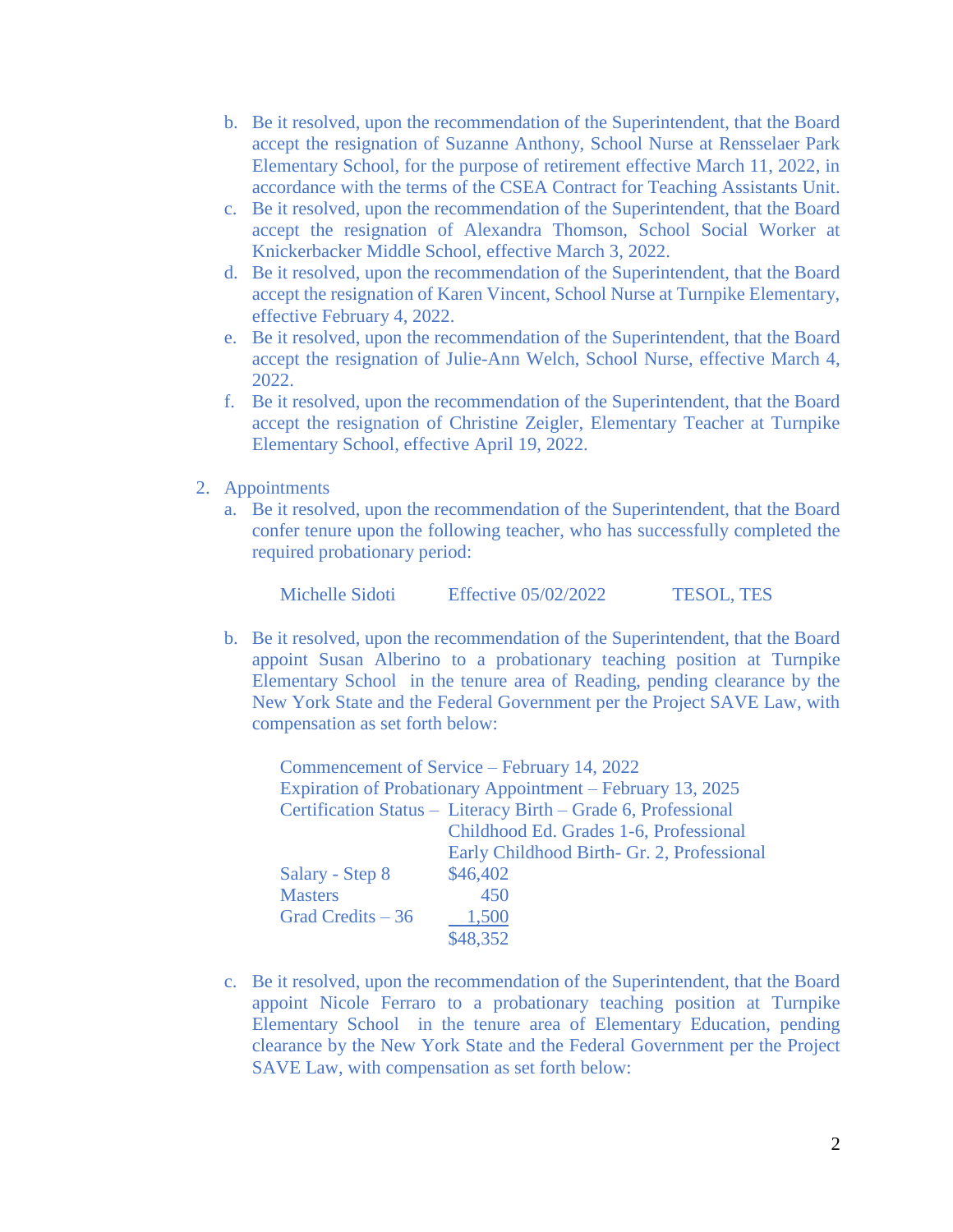| Commencement of Service – September 1, 2021                       |          |  |  |
|-------------------------------------------------------------------|----------|--|--|
| Expiration of Probationary Appointment – August 31, 2025          |          |  |  |
| Certification Status - Early Childhood Birth- Gr. 2, Professional |          |  |  |
| Childhood Ed. Grades 1-6, Professional                            |          |  |  |
| Literacy Birth – Grade 6, Professional                            |          |  |  |
| Salary (effective February 28, 2022) - Step 4                     | \$45,749 |  |  |
| <b>Masters</b>                                                    | 450      |  |  |
| Grad Credits $-31$                                                | 1,250    |  |  |
|                                                                   | \$47.449 |  |  |

d. Be it resolved, upon the recommendation of the Superintendent, that the Board appoint Samantha Hunter to a probationary teaching position at Rensselaer Park School in the tenure area of Reading, pending clearance by the New York State and the Federal Government per the Project SAVE Law, with compensation as set forth below:

| Commencement of Service – February 28, 2022                   |
|---------------------------------------------------------------|
| Expiration of Probationary Appointment – February 27, 2026    |
| Certification Status - Literacy Birth - Grade 6, Professional |
| <b>SWD Grades 1-6, Professional</b>                           |
| $SWD Birth - Gr.2, Professional$                              |
| Childhood Ed. Grades 1-6, Professional                        |
| Early Childhood Birth- Gr. 2, Professional                    |
| \$45,749                                                      |
| 450                                                           |
| 3,000                                                         |
| \$49,199                                                      |
|                                                               |

e. Be it resolved, upon the recommendation of the Superintendent, that the Board appoint Hanna Labrozzi to a probationary position at Rensselaer Park Elementary School in the tenure area of Teaching Assistant, pending clearance by the New York State and the Federal Government per the Project SAVE Law, with compensation as set forth below:

Commencement of Service – February 14, 2022 Expiration of Probationary Appointment – February 13, 2026 Certification Status – Teaching Assistant Level I Salary – Step 4 - \$18.64 per hour

f. Be it resolved, upon the recommendation of the Superintendent, that the Board appoint Natalie Russo as a long-term substitute teacher to fill multiple leaves of absence at Turnpike Elementary School, with terms as set forth below:

Commencement of Service: February 28, 2022 End of Service: June 24, 2022 Certification Status – Childhood Education 1-6, Initial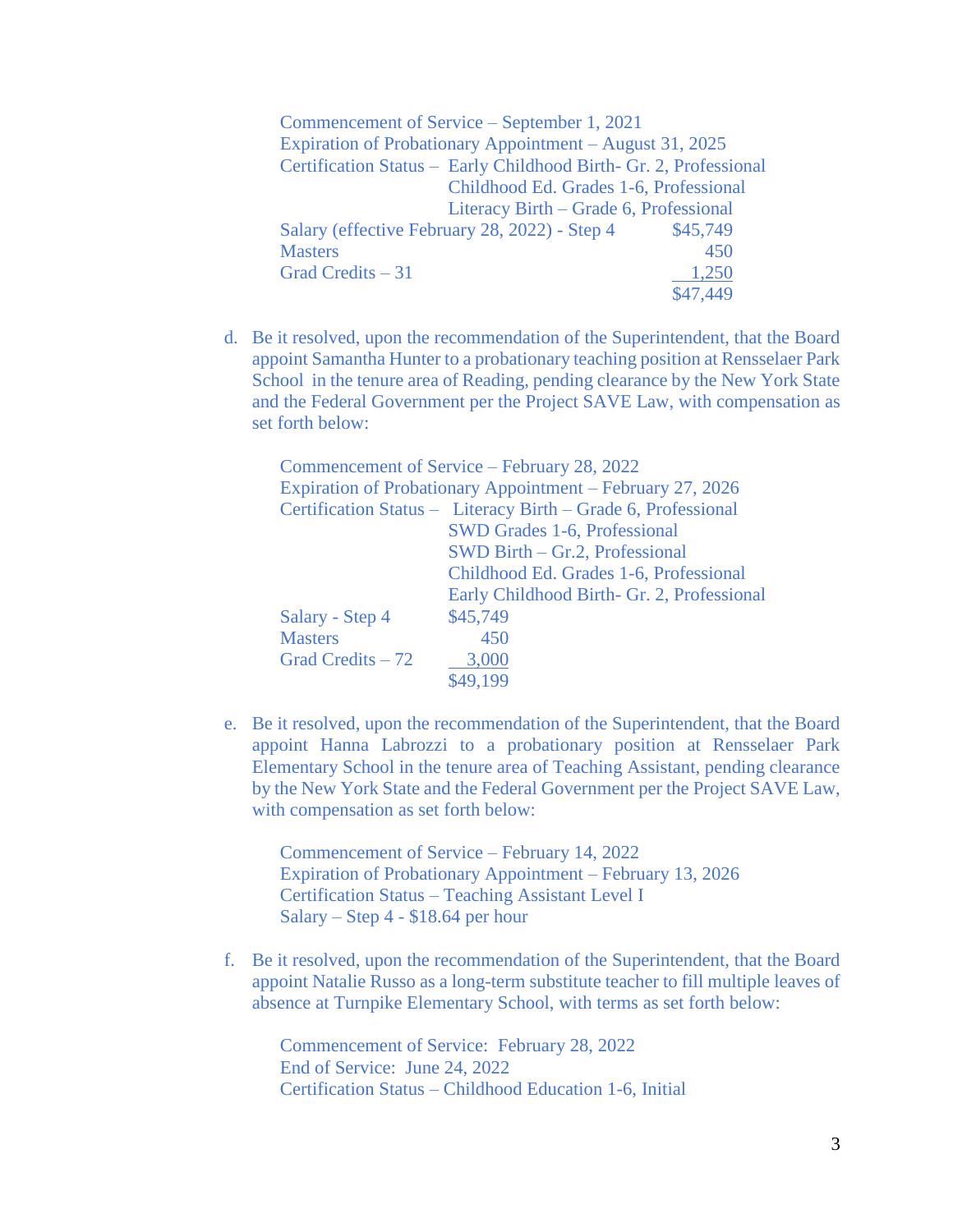Daily Rate –  $1/200<sup>th</sup>$  of Step 1

g. Be it resolved, upon the recommendation of the Superintendent, that the Board appoint Staci Fisher as a long-term substitute teacher to fill multiple leaves of absence at Turnpike Elementary School, with terms as set forth below:

Commencement of Service: January 28, 2022 End of Service: June 24, 2022 Certification Status – Early Childhood B-2, Emergency COVID-19 Childhood Education, Emergency COVID-19 Daily Rate –  $1/200$ <sup>th</sup> of Step 1

h. Be it resolved, upon the recommendation of the Superintendent, that the Board appoint Debra Tietjan as School Nurse (RN) at Rensselaer Park Elementary School, pending clearance by the New York State and the Federal Government per the Project SAVE Law, with compensation as set forth below:

Commencement of Service – March 7, 2022 NYS Licensure Status – Registered Professional Nurse Salary – Step 9 - \$35.37 per hour

i. Be it resolved, upon the recommendation of the Superintendent, that the Board appoint Valerie Fairhurst as a substitute School Nurse (RN) assigned to Catholic Central High School, pending clearance by the New York State and the Federal Government per the Project SAVE Law, with compensation as set forth below:

Commencement of Service – February 28, 2022 End of Service – June 30, 2022 NYS Licensure Status – Registered Professional Nurse Salary – Step 1 - \$28.53 per hour

- j. Be it resolved, upon the recommendation of the Superintendent, that the Board approve Timothy Hepp as a tutor for an out-of-district placed student (2-hour per school day) beginning February 7, 2022 through April 25, 2022.
- k. Be it resolved, upon the recommendation of the Superintendent, that the Board appoint Sabrina Devine as LHS/KMS Clubs Auditor/Treasurer effective February 14, 2022 through June 30, 2022 with a stipend in accordance with the LTA Contract.
- l. Be it resolved, upon the recommendation of the Superintendent, that the Board appoint Emma Closson as Homework Club Advisor at Rensselaer Park Elementary School for the 2021-2022 school at the hourly rate of \$25.00 (up to 4 hours per week) funded through ARP – Afterschool Enrichment Program.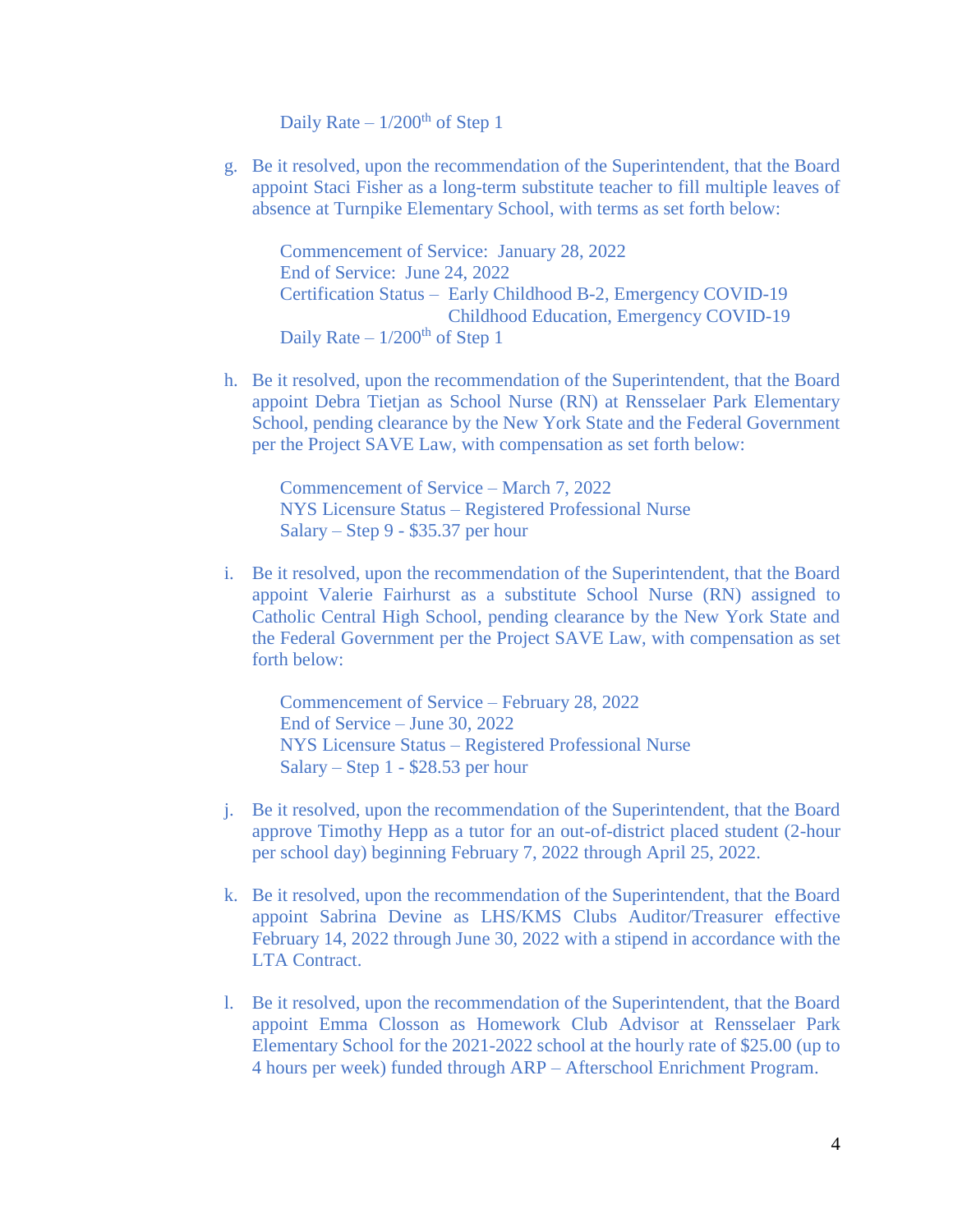- 3. Other
	- a. Be it resolved, upon the recommendation of the Superintendent, that the Board approve the request of Erin Blair, Elementary Teacher at Rensselaer Park Elementary School, for an unpaid leave of absence beginning March 15, 2022 and ending June 30, 2022.
	- b. Be it resolved, upon the recommendation of the Superintendent, that the Board approve an Employee Separation Agreement for Employee #1754, dated February 18, 2022.
- C. PERSONNEL NON-INSTRUCTIONAL
	- 1. Resignations
		- a. Be it resolved, upon the recommendation of the Superintendent, that the Board accept the resignation of Ashley Simmons, 10-month Secretary at Rensselaer Park Elementary School, effective March 4, 2022.
		- b. Be it resolved, upon the recommendation of the Superintendent, that the Board accept the resignation of Victoria Hermann, teacher aide at Turnpike Elementary School, effective February 18, 2022.
		- c. Be it resolved, upon the recommendation of the Superintendent, that the Board accept the resignation of Melissa Dubuque, teacher aide at Turnpike Elementary School, effective March 3, 2022.
	- 2. Appointments
		- a. Be it resolved, upon the recommendation of the Superintendent, that the Board appoint Brianna Patrick to the 12-month position of District Treasurer effective February 14, 2022, with benefits in accordance with the Management Confidential Agreement, pending clearance by New York State and the Federal Government per the Project SAVE Law. The 2021-2022 pro-rated salary is set forth below:

2021-2022 Salary: \$65,000

b. Be it resolved, upon the recommendation of the Superintendent, that the Board appoint Kemanni Gang as a Security Monitor at Lansingburgh High School with compensation and benefits as per the CSEA Contract as set forth below:

Commencement of Service – January 31, 2022 Salary – Step 1 / \$22.39 per hour

c. Be it resolved, upon the recommendation of the Superintendent, that the Board appoint James Swab as a Teacher Aide at Lansingburgh High School with compensation and benefits as per the CSEA Contract as set forth below:

Commencement of Service – February 9, 2022 Salary – Step 3 / \$18.78 per hour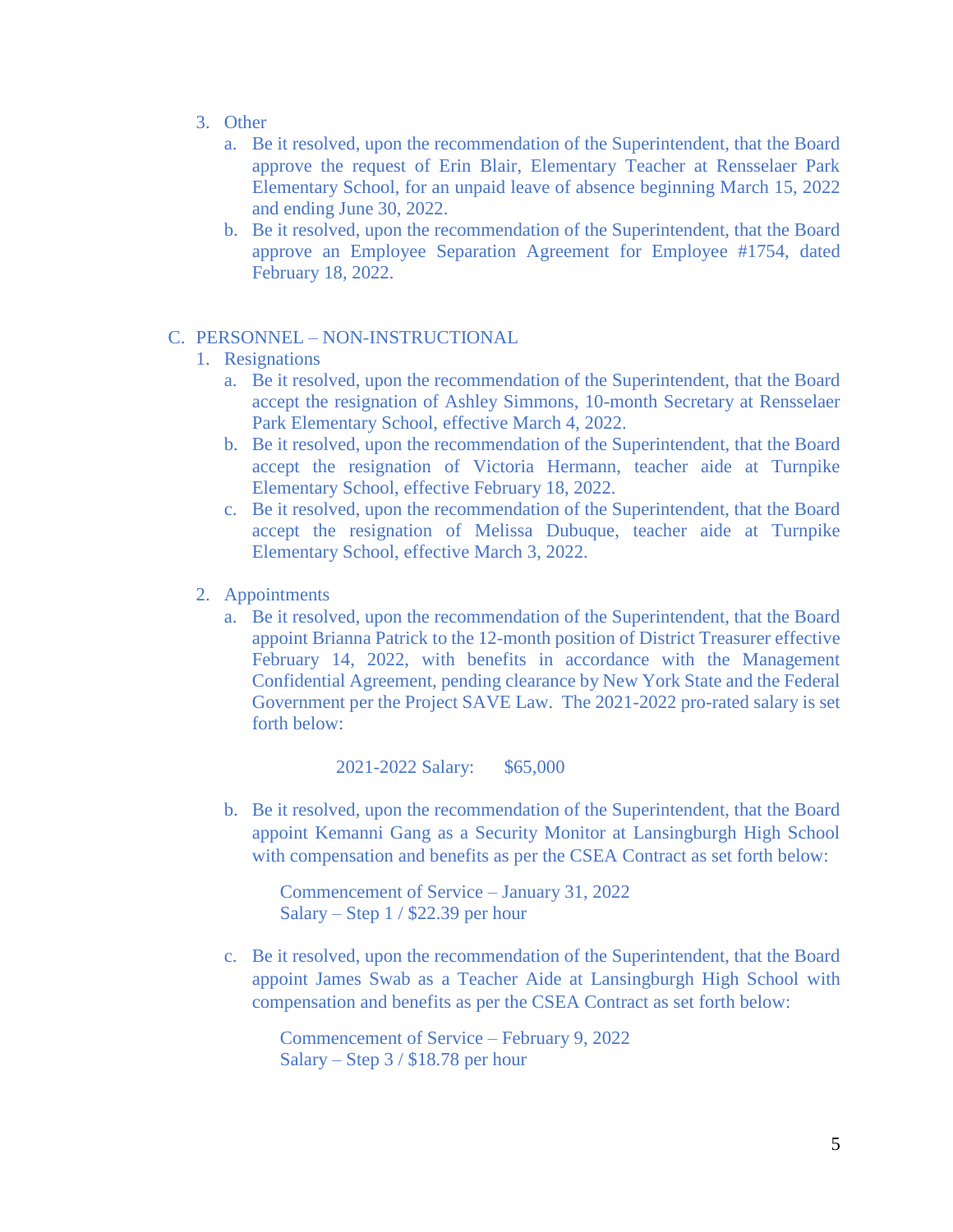d. Be it resolved, upon the recommendation of the Superintendent, that the Board appoint Duane Connally as a Teacher Aide at Knickerbacker Middle School with compensation and benefits as per the CSEA Contract as set forth below:

Commencement of Service – February 14, 2022 Salary – Step 1 / \$17.07 per hour

### XI. ACTION ITEMS

- A. Donations
	- 1. Accept Donations

#### Recommendation:

Be it resolved, upon the recommendation of the Superintendent, that the Board accept the following donations:

| From                      | Amount   | Purpose                   |
|---------------------------|----------|---------------------------|
| Warren Fane               | \$550.00 | <b>TES Dress A Knight</b> |
| <b>Cornerstone Church</b> | \$27.50  | TES Dress A Knight        |

#### B. Other

1. Declare Surplus

Recommendation:

Be it resolved, upon the recommendation of the Superintendent, that the Board authorizes the Purchasing Agent to scrap technology devices that are no longer operational. These devices will be recycled and the hard drives will be destroyed per Board Policy. Listed below are the asset tags numbers.

| <b>Manfacturer</b> | <u>Type</u> | <b>Model</b> | Asset      |
|--------------------|-------------|--------------|------------|
| ΗP                 | AIO         | pro 3420     | MXL2281PLL |
| ΗP                 | <b>AIO</b>  | pro 3420     | MXL2281PLY |
| ΗP                 | Desktop     | 6200         | 212033     |
| ΗP                 | Desktop     | 6200         | 212182     |
| ΗP                 | Desktop     | 6200         | 212092     |
| ΗP                 | Desktop     | 6200         | 212171     |
| ΗP                 | Desktop     | 6200         | 212114     |
| ΗP                 | Desktop     | 6200         | 210544     |
| ΗP                 | Desktop     | 6200         | 210404     |
| ΗP                 | Desktop     | 6200         | 212177     |
| ΗP                 | Desktop     | 6200         | 212070     |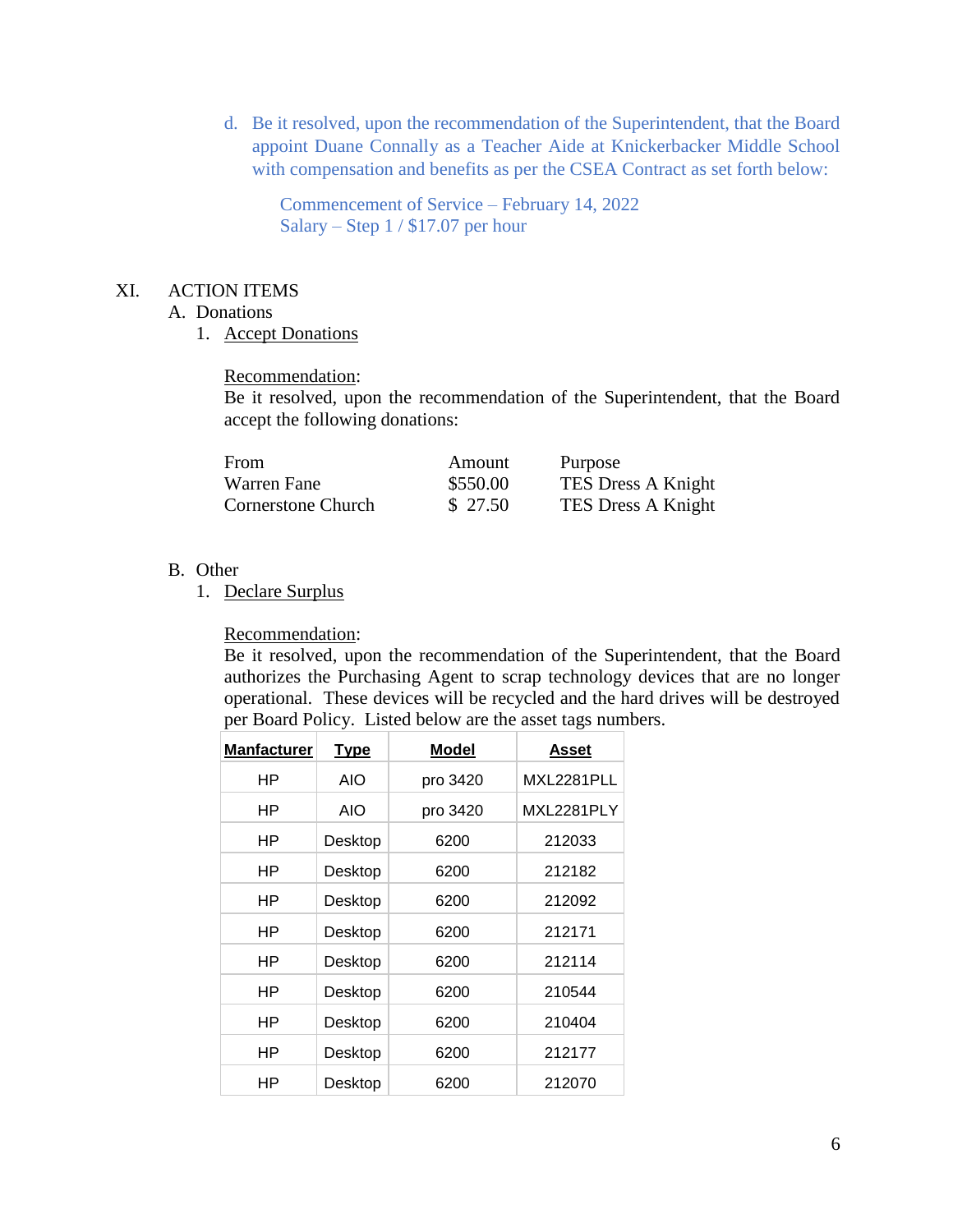| HP        | Desktop | 6200    | 212009            |
|-----------|---------|---------|-------------------|
| ΗP        | Desktop | 6200    | 212146            |
| ΗP        | Desktop | 6200    | 211317            |
| HP        | Desktop | 6200    | 212150            |
| HP        | Desktop | 6200    | 612170            |
| <b>HP</b> | Desktop | 6200    | 212115            |
| HP        | Desktop | 6200    | 212169            |
| ΗP        | Desktop | 6200    | 212180            |
| HP        | Desktop | 6200    | 212154            |
| ΗP        | Desktop | 6200    | 212125            |
| HP        | Desktop | 6200    | 212103            |
| HP        | Desktop | 6200    | 212126            |
| HP        | Desktop | 6200    | 212109            |
| HP        | Desktop | 6200    | 212117            |
| HP        | Desktop | 6200    | 212136            |
| ΗP        | Desktop | 6200    | 2UA2032N5S        |
| HP        | Desktop | 6200    | 212098            |
| HP        | Desktop | 8300    | 212474            |
| HP        | Desktop | 8300    | 212435            |
| HP        | Desktop | 8300    | 212444            |
| HP        | Desktop | 8300    | 212467            |
| HP        | Desktop | 8300    | 212420            |
| HP        | Desktop | 8300    | 212480            |
| HP        | Desktop | 8300    | 212443            |
| <b>HP</b> | Desktop | 8300    | 212401            |
| HP        | Desktop | 8300    | 212408            |
| HP        | Desktop | 8300    | 212470            |
| ΗP        | Desktop | 8300    | 212463            |
| Smart     | Doc Cam | Doc Cam | 201714            |
| HP        | Laptop  | 4540S   | 2CE3180RK3        |
| HP        | Laptop  | 4540S   | 2CE31902M5        |
| HP        | Laptop  | 4540S   | <b>CNU12618MY</b> |
| <b>HP</b> | Laptop  | 4540S   | 212977            |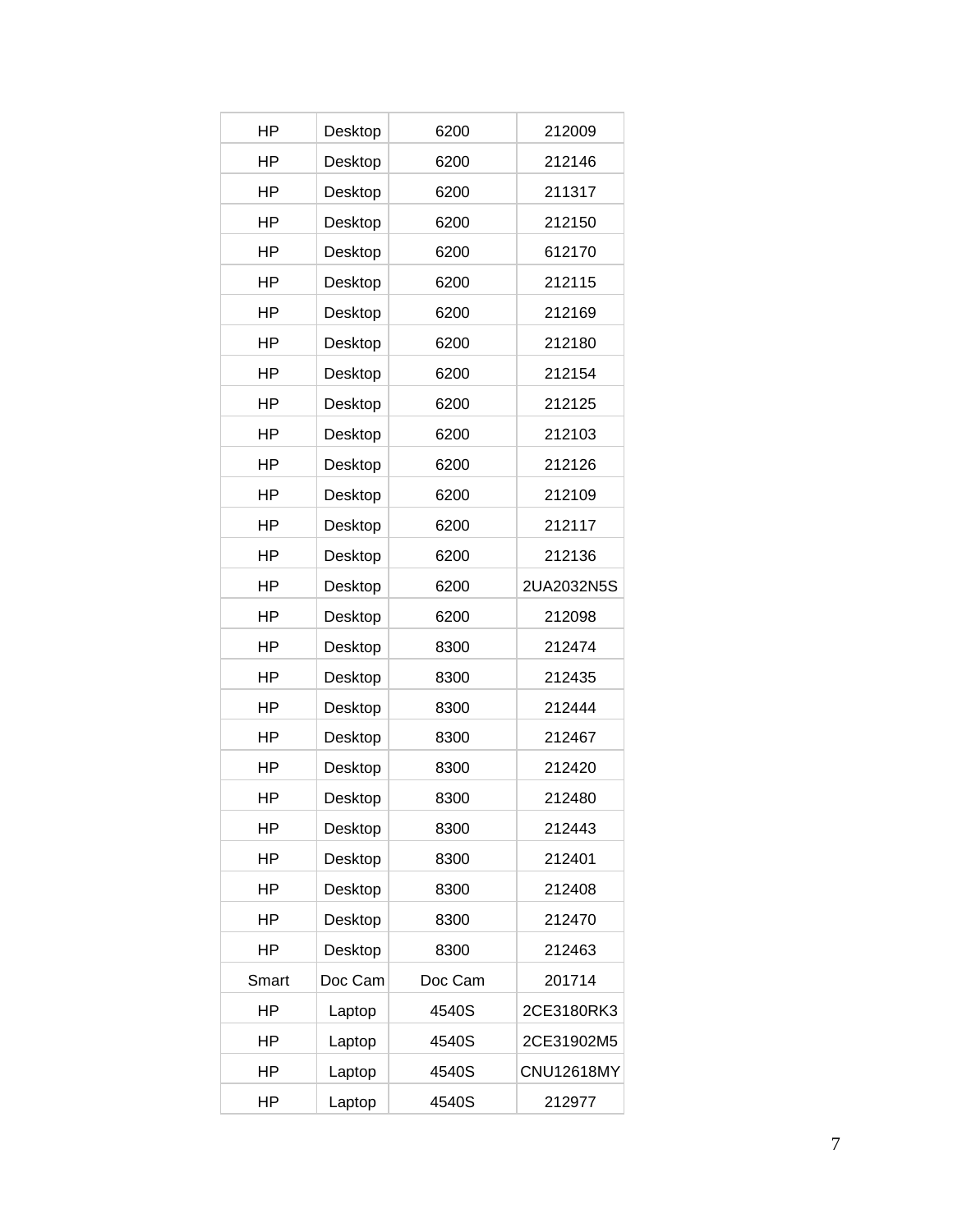| ΗP      | Laptop | 4540S           | 210498     |
|---------|--------|-----------------|------------|
| ΗP      | Laptop | 4540S           | CNV12618HD |
| ΗP      | Laptop | 4540S           | CNU126194Q |
| ΗP      | Laptop | 4540S           | CNV12618HD |
| ΗP      | Laptop | probook 4540s   | 210509     |
| Toshiba | Laptop | L-300D-EZ1002V  | 200670     |
| Toshiba | Laptop | L-500EZ1520     | 202011     |
| Toshiba | Laptop | $L-50A$         | 211270     |
| Toshiba | Laptop | L-50A           | 211274     |
| Toshiba | Laptop | L-50A           | 211277     |
| Toshiba | Laptop | L-50A           | 211291     |
| Toshiba | Laptop | L-50A           | 215790     |
| Toshiba | Laptop | L-50A           | 212895     |
| Toshiba | Laptop | $L-50B$         | 210266     |
| Toshiba | Laptop | satellite I50-b | 8E096020C  |
| Toshiba | Laptop | satellite I50-b | 210246     |
|         |        |                 |            |

### 2. Bond Resolution

#### Recommendation:

WHEREAS, the qualified voters of the Lansingburgh Central School District at Troy (the "District"), at a special meeting of such voters duly held on the 7th day of December, 2021, duly approved a proposition authorizing the issuance of serial general obligation bonds in an aggregate principal amount not to exceed \$15,497,658, to finance the construction of additions to and the reconstruction and improvement of various District buildings, facilities and sites, including infrastructure and site work improvements, acquisition of original furnishings, equipment, machinery or apparatus required for the purpose for which such buildings, facilities and sites are to be used and payment of incidental expenses related thereto, the expenditure of such sum for such purposes, and the levy of the necessary tax therefor, to be levied upon the taxable property of the District and collected in annual installments as provided by Section 416 of the Education Law;

## NOW THEREFOR, BE IT RESOLVED BY THIS BOARD OF EDUCATION AS FOLLOWS:

Section 1. The District shall construct additions to, reconstruct and improve various District buildings, facilities and sites, including infrastructure and site work improvements, acquire original furnishings, equipment, machinery or apparatus required for the purpose for which such buildings, facilities and sites are to be used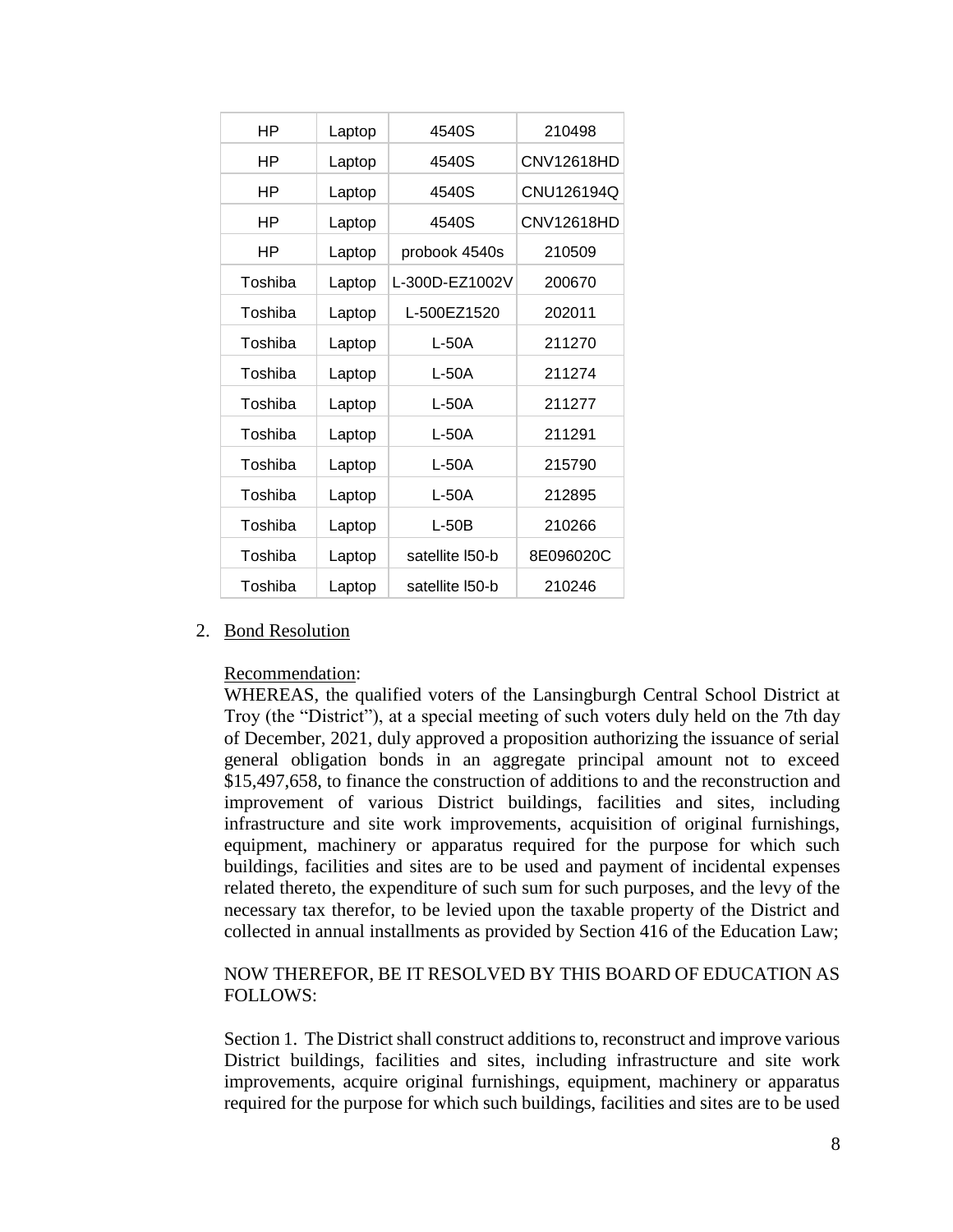and pay incidental expenses related thereto, at a maximum cost of \$15,497,658, as more particularly described in Section 3 hereof, and as generally outlined to and considered by the voters of the District at the special District meeting held on December 7, 2021.

Section 2. The District is hereby authorized to issue its serial general obligation bonds (the "Bonds") in the aggregate principal amount of not to exceed \$15,497,658 pursuant to the Local Finance Law of New York, in order to finance the class of objects or purposes described herein.

Section 3. The class of objects or purposes to be financed pursuant to this Resolution (the "Purpose") is the construction of additions to, and the reconstruction and improvement of various District buildings, facilities and sites, including infrastructure and site work improvements, acquisition of original furnishings, equipment, machinery or apparatus required for the purpose for which such buildings, facilities and sites are to be used and the payment of incidental expenses related thereto.

Section 4. It is hereby determined and declared that (a) the maximum cost of the Purpose, as estimated by the Board of Education, is \$15,497,658, (b) no money has heretofore been authorized to be applied to the payment of the cost of the Purpose, and (c) the District plans to finance the cost of the Purpose from funds received from the State of New York as building aid, and funds raised by the issuance of the Bonds and bond anticipation notes hereinafter referred to.

Section 5. It is hereby determined that the Purpose is one of the class of objects or purposes described in Subdivision 97 of Paragraph A of Section 11.00 of the Local Finance Law, and that the period of probable usefulness of the Purpose is thirty (30) years.

Section 6. Subject to the provisions of the Local Finance Law, the power to authorize the issuance of and to sell bond anticipation notes in anticipation of the sale of the Bonds, including renewals of such notes, is hereby delegated to the President of the Board of Education, the chief fiscal officer.

Section 7. The power to further authorize the issuance of the Bonds and bond anticipation notes and to prescribe the terms, form and contents of the Bonds and bond anticipation notes, including the consolidation with other issues and the use of substantially level or declining debt service, subject to the provisions of this Resolution and the Local Finance Law, and to sell and deliver the Bonds and bond anticipation notes, is hereby delegated to the President of the Board of Education. The President of the Board of Education is hereby authorized to sign and the District Clerk is hereby authorized to attest any Bonds and bond anticipation notes issued pursuant to this Resolution, and the District Clerk is hereby authorized to affix to such Bonds and bond anticipation notes the corporate seal of the District.